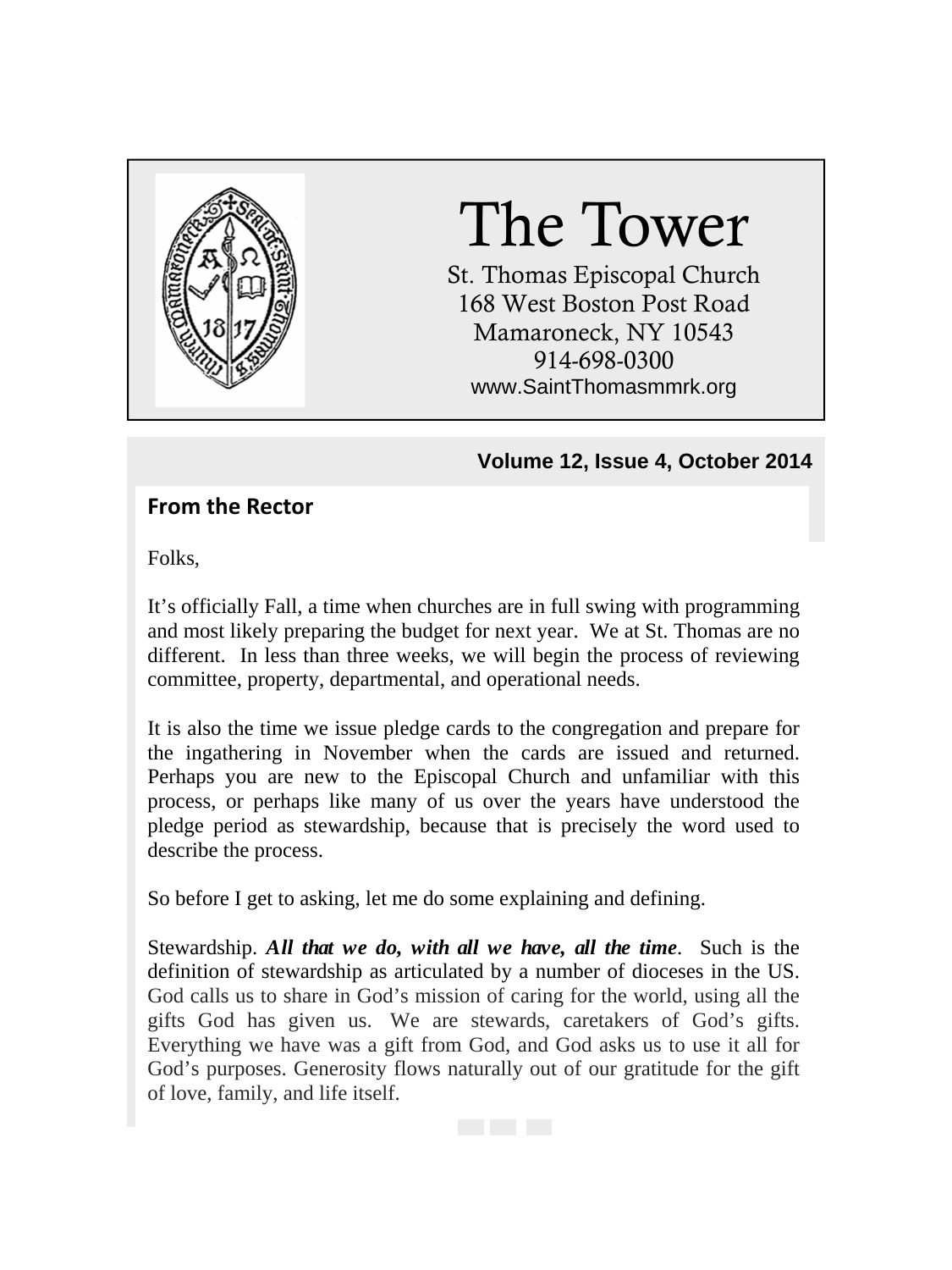Stewardship is not a six-week period in the fall during which budgets and pledge cards are the major characteristics. Stewardship is not fundraising, paying bills, salaries, or keeping the church alive. It is not a program or an activity. Stewardship is a way of life, a conversion of the heart, an *attitude of gratitude***.** To be a good steward is to live with a glad, generous and grateful heart. It is what shapes and informs the way in which we interact with each other; how we treat and handle our possessions and the environment; how we choose to take care of ourselves; what we do and say. Simply put, stewardship is discipleship embodied and lived out on a daily basis. Pledging is a fractional part of stewardship.

Pledging is the method by which we financially support all of our programs, pay our bills, compensate our staff, subsidize the upkeep of our property. It ramps up in late September, and culminates in an ingathering in November when we make our pledge to the church. *In the Episcopal Church it is a one time a year ask.* Whatever you pledge to St. Thomas, along with the other pledges, is the dollar amount we have to cover everything during the fiscal year; we will not ask you for more money to cover the budget at another point within the year. This sets us apart from other denominations who may, on a weekly or monthly basis, ask you to give more.

As most of you know, St. Thomas has a significant endowment that enables us to do more than our pledges cover, especially in years when the economy is doing well. We are grateful our portfolio has been performing well, but recognize we cannot depend on this to balance our budget. There are many things we could do with this blessing other than use it for our operating account, including the support of other organizations whose mission is critical, but funding is insufficient. The bottom line is, we should never be dependent on a financial stream that can dry up on any given year. At present, only 27% of our entire operating budget is funded by our pledges, with another small percentage covered by rental income. The hard truth is we need to be stronger in our own giving, and wean ourselves off of our dependence on the endowment.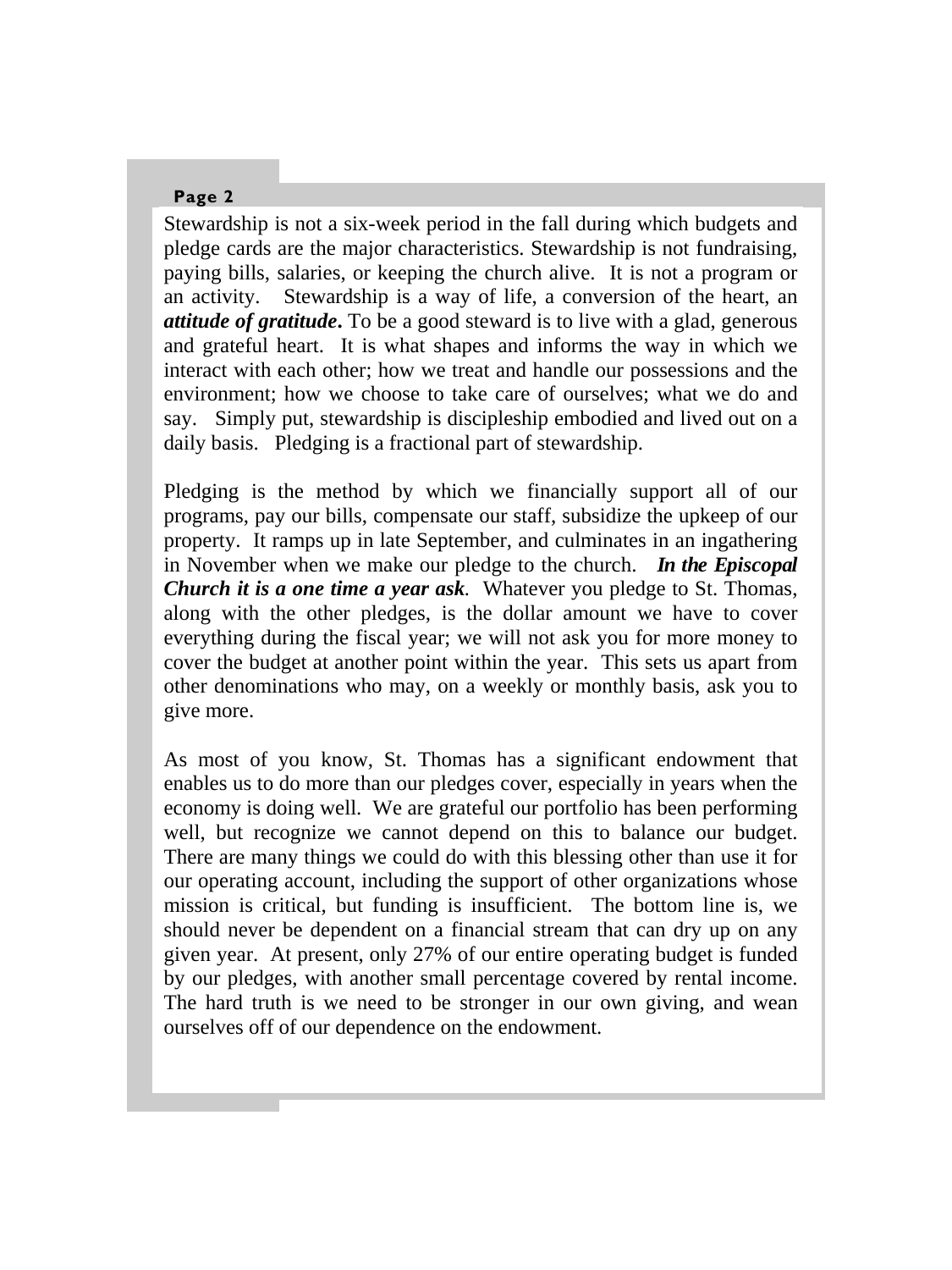When I interviewed with both the search committee and the Vestry, I expressed my concerns about a dependency on the endowment. My question to them was "If your child had a trust fund, would you allow him or her to live off that, or would you say, 'Get a job?'" I'd like to think we would all say the latter.

Here's where it gets tough. Episcopalians - including myself - are very hesitant to talk about money or ask for it. It seems in bad taste or form, so we shy away from discussion. This changes today. I not only ask each of you to give prayerful consideration to the level at which you believe you can support the ministry we provide to our congregation, surrounding communities and the world, but challenge you to give more so we may serve more, do more.

Over the next several weeks you will see reminders about pledging, you will hear about it in our readings, in sermons, and from your Vestry members. The biblical tithe of giving 10% of all we have back to God has historically been the number we have presented as what is expected of us all; I acknowledge it is unrealistic for many, if not most. What I do ask you is this: whatever percentage you are comfortable in giving, work each year to add to that percentage to move to a 10% give. If you give 1%, please consider 1.5%; if you give 5%, consider 5.5%. Every dollar matters and is deeply appreciated.

Starting on Sunday, October  $5<sup>th</sup>$ , pledge cards will be available in the back of the church; they will remain there through the  $19<sup>th</sup>$ , at which point those remaining will be mailed to your home. I ask they be returned on Ingathering Sunday, which will be All Saints' Sunday, November  $2<sup>nd</sup>$ .

I hope this explanation has been helpful in developing an understanding of the distinction between stewardship and pledging. If you have any questions or concerns, please let me know. I value your input.

Blessings,

Parol

*The Rev. Carol D. Gadsden, Rector rectorstthomas@gmail.com*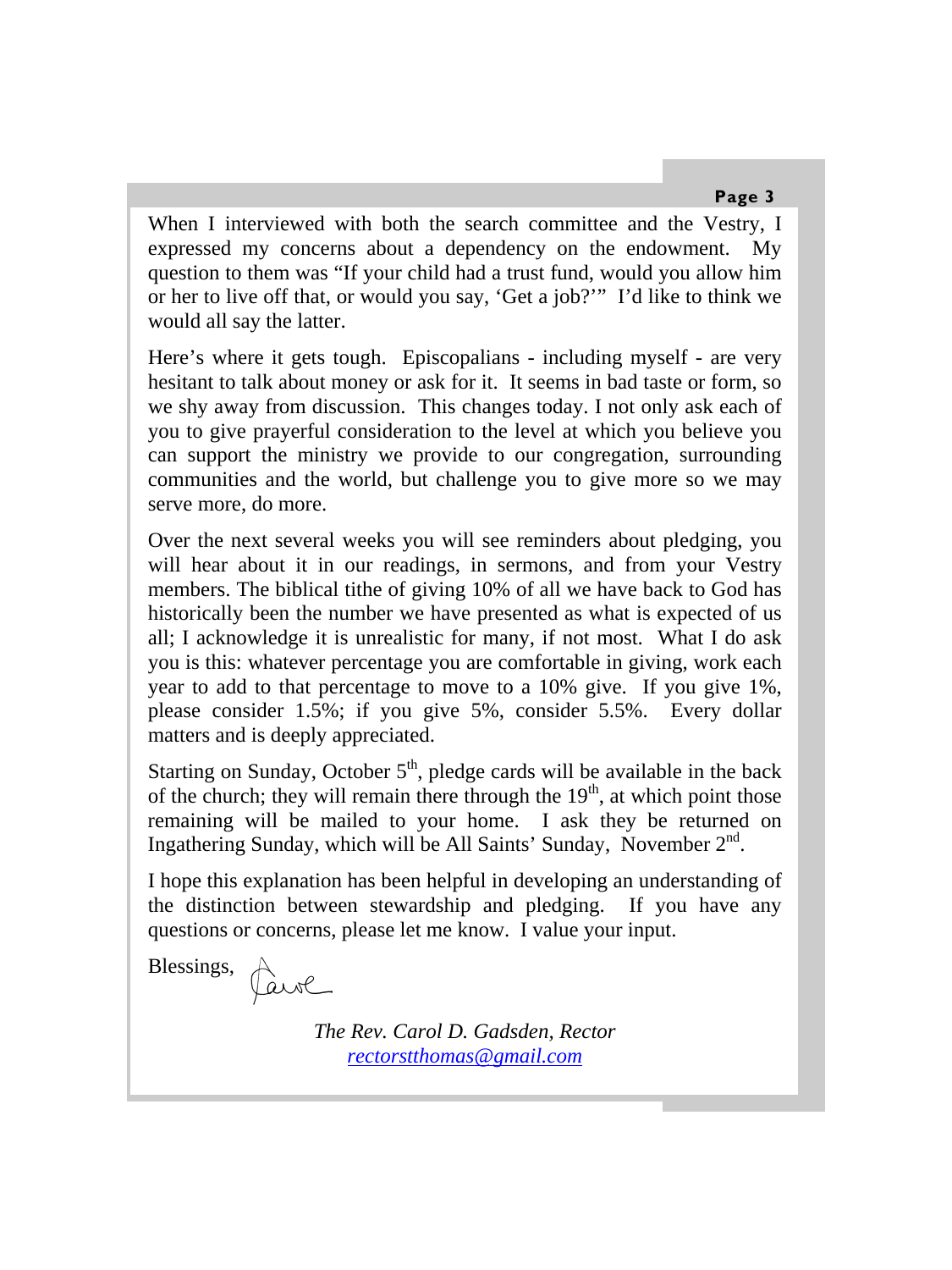# **What's Going on Under Heathcote Hall's Big Top…**



Sunday School <sub>Well, on any given Sunday, there's a lot of action</sub> behind those red brick walls--to borrow a phrase, "it's like a three-ring circus", with the hall serving as our very own big top. And, because our acts were becoming a little too predictable, we've changed things up, so in working and playing together we can get everyone engaged in community, from the toddlers in our nursery, to the kids in our Sunday School, to our tween and teen confirmation group, extending to include our busiest high schoolers. As I said last month, we hope to offer something for everyone!

Starting this fall in the nursery, our learning center most appropriate for babies, toddlers, and young pre‐schoolers, we are reading from Archbishop Desmond Tutu's, *The Children of God Storybook Bible,* a beautifully written and illustrated book to help introduce our youngest to the Word. The little ones are then encouraged with a daily question to work out a theme of that day's Bible story in age‐appropriate play.

From the Creation story, to the Ten Commandments, to Shadrach, Meshach and Abednego, we've put thousands of Lego bricks to good use interpreting Old Testament Bible stories this fall in Sunday School, a group that spans ages 4 or 5, through the  $5<sup>th</sup>$  grade. We begin each class in the chapel with singing, then a brief prayer followed by a short Bible story and questions. After that, we head to the Lego corner of the big hall to build our own Garden of Eden, idols, and fiery furnaces, with each Bible building team retelling the day's scripture in their own way with Lego creations. Kids seem to really love the Legos. As result, they are bringing Bible stories home, talking about them with their parents and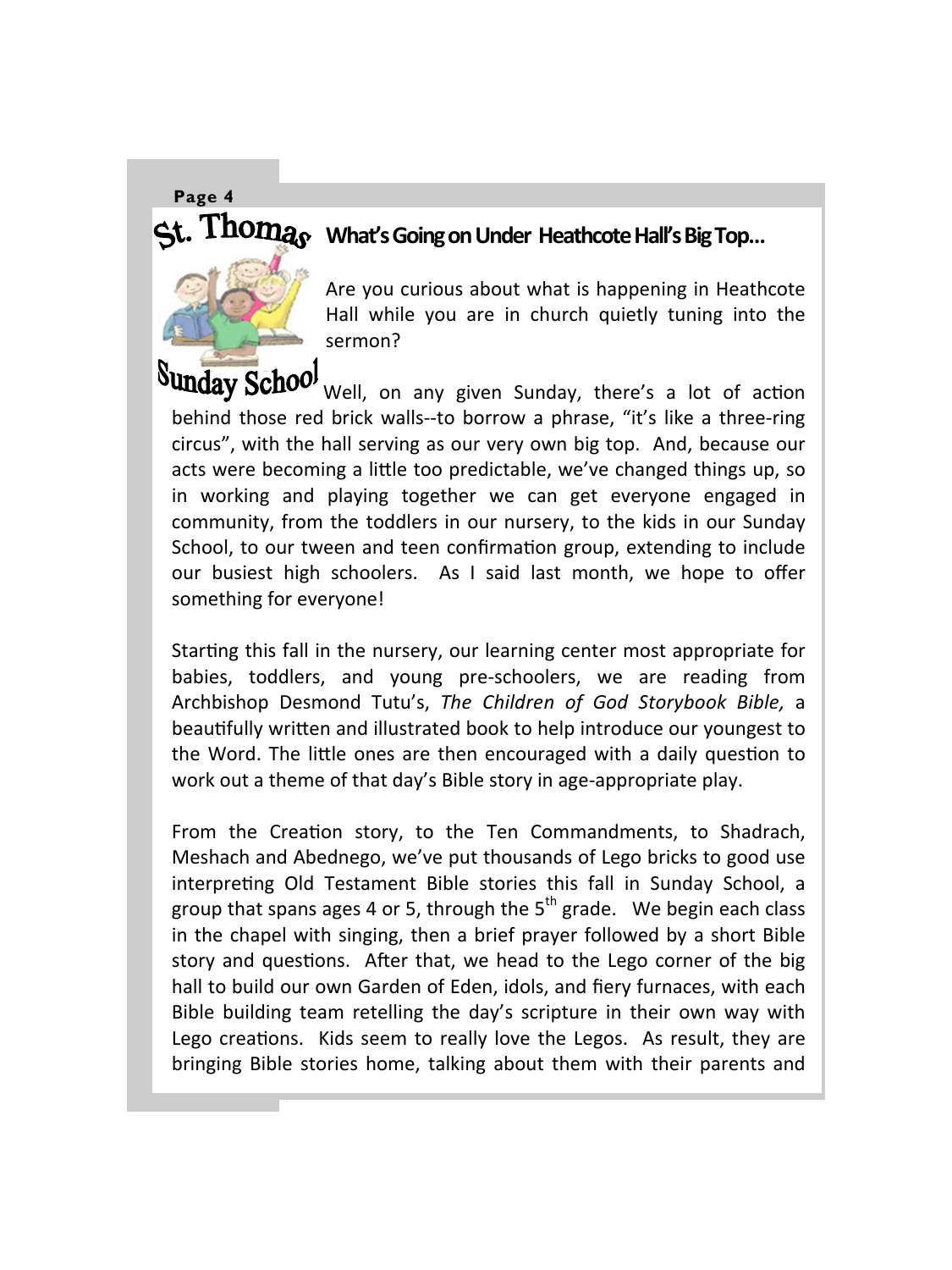siblings. Clearly, the Lego-based Bible study program suits us-- the right thing, at the right time. Please stop by during coffee hour to ask us about our Lego/Bible works and to have a look at our wonderful bricks. You can build "something Bible", too!

Under Shelley Crook's creative leadership, we've started the year with a very high quality and robust group of kids in our grades 6-9 confirmation group, a remarkably interested and engaged bunch committed to exploring their personal beliefs, and our faith, together. This lively bunch begins each class with prayers for their shared endeavor, and for each other, and in thanksgiving. Then, uƟlizing the curriculum *Confirm, Not Conform* to guide the exploration, our kids ask a lot of big questions to discover what lies, out to the edges, of their beliefs, looking at the Bible, but also at what they hear in the news, and experience in popular culture. Of course, it's not all hard questions, there is some silliness, too, and Hershey's Kisses to sustain the hard work. Our confirmation group is large, numbering close to 15 in total, and a friendly group, with enough critical mass from week to week to satisfy the social needs of this cohort. It's fair to say that Shelley and I think we will all be proud of the decisions these kids make in regard to confirmaƟon.

Traditionally, we've engaged our high school kids by putting them to work as babysitters in the nursery, or, more recently, as volunteer Sunday School teachers. But we'd like to do more to serve this growing group and Mother Carol is encouraging us to try some new things. While most of our kids in this cohort have a lot of pressures on their time, many express a strong desire to serve others, as well as to socialize with their friends. So we are considering plans for an ecumenical, intergenerational outreach activity, like a Valentine's senior tea dance, or a holiday dress-up dinner.

Over the course of this school year, we expect that more than 50 kids will regularly attend our programs, with the profile and interests of the group shifting from year-to-year. Changing things up is essential to keeping our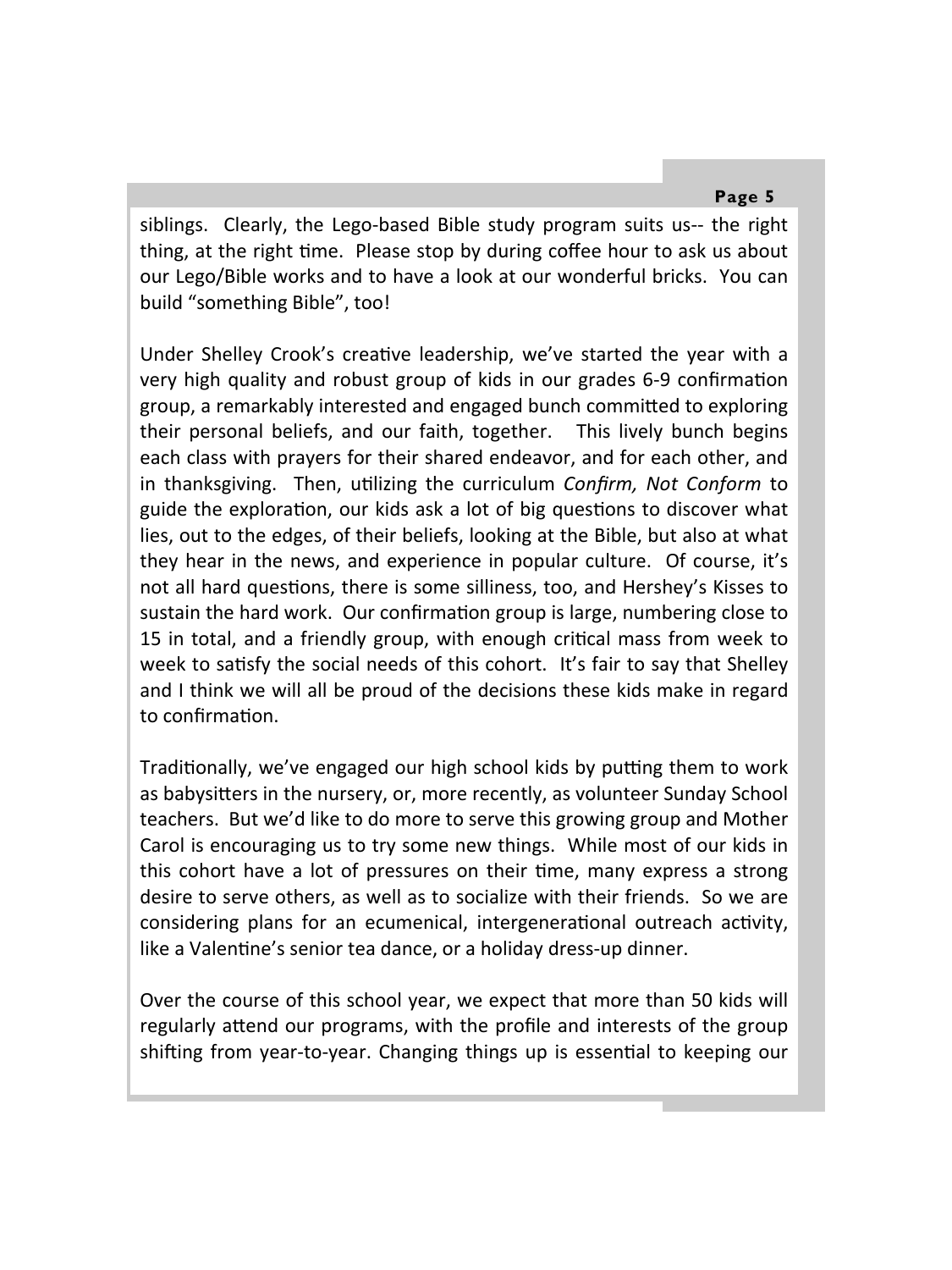kids and families engaged. If something is missing or not working, or if you have a bright idea, we welcome suggestions from kids, parents, teachers, babysitters and parishioners that will help us be successful in our efforts. And of course, I count all of you among our many Sunday School blessings, for being such a warm, welcoming faith community for our kids and their families.

If you are interested in learning more about our programs for tots, children and teens, please contact me.

Kate

*Sunday School Director katebeeby@optonline.net*



#### **Musical Notes**

As we embark upon a new and exciting chapter in our spiritual lives with the leadership of our new rector, Carol Gadsden, please let me reiterate my invitation to have you, our parishioners, let us know of specific, meaningful hymns and anthems that you would like to hear at St. Thomas,

either in general or on a particular Sunday.

Hymns and anthems are, typically, planned a month in advance; and the best way to submit requests is via email to: **ExcellentSingers@aol.com** 

Thank you,

*Noel Hart Organist and Choir Director*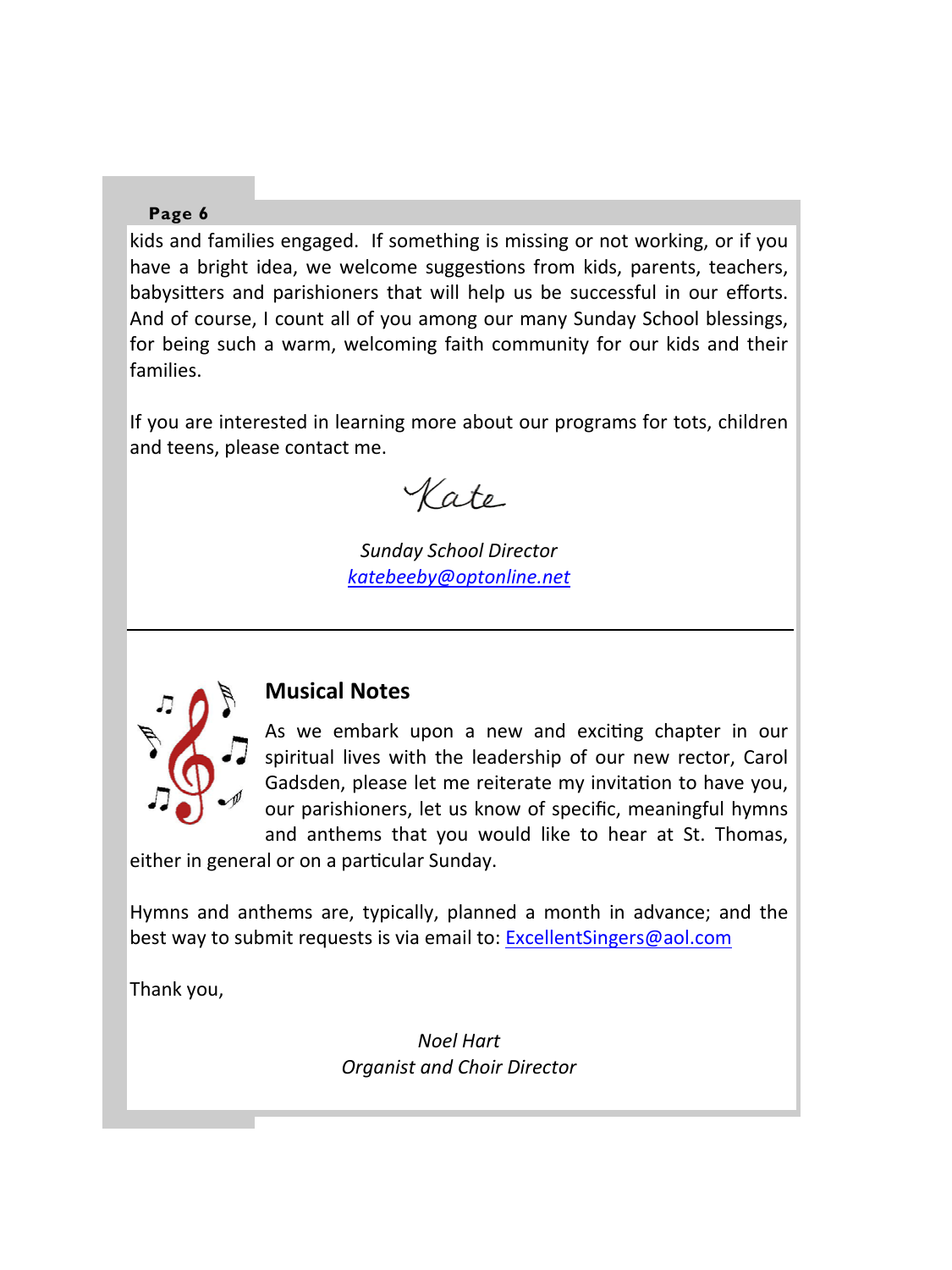

### **Please mark your Calendar**

Every year on the first Saturday of the month in December we hold our Christmas Fair. This year the Fair is scheduled for December 6th. The doors open at 10am and will remain open until 4pm.

All profits from the hard work and dedicated efforts of our volunteer teams will go to local charities. As usual we plan the following activities:

LIVE AUCTION \*\*\* CAFE FOR BREAKFAST & LUNCH BAKE TABLE \*\*\* SILENT AUCTION CHRISTMAS GIFT TABLE \*\*\* VINTAGE CLOTHING \*\*\* JEWEL-RY NEARLY NEW TABLE \*\*\* BOOK TABLE NURSERY FOR CHILDREN

If you would like to be a Christmas Angel and volunteer for any of these activities please contact Michael Ford at mikerdford@yahoo.com or after church. Come and enjoy the fun and bring your family and friends.

> *Michael Ford Fair Committee Chair*

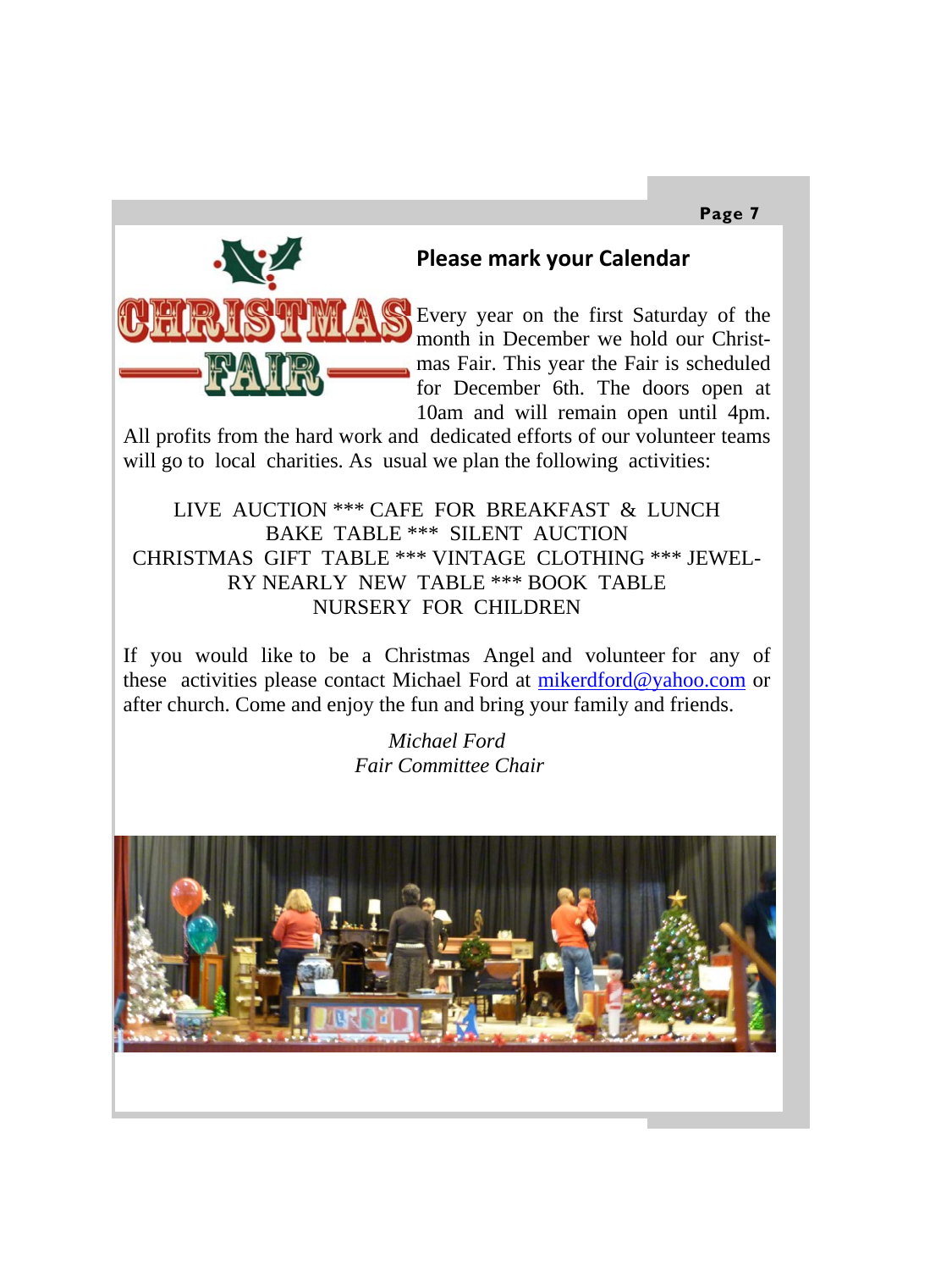# **YOU DON'T WANT TO FORGET...**



Please celebrate the **Holy Eucharist** with us in St. Luke's Chapel every **Wednesday at 7:30PM**



**Bible Study** meets **Tuesdays at 7PM** in the Boardroom



**Tuesdays:** Brown Bag Lunch and Pantry: **11:00AM—12:00PM** 

**WOMEN'S** The St. Thomas **Women's Group** meets **every first Thursday** of the month at 7:30PM



You are invited to a **Community Dinner every second Saturday** of the month at **5:30 PM** 

The St. Thomas **Men's Group** meets **every first Friday** of the month MEN'S GROUP at 7:30PM

**Thrift Shop** is open Wednesdays from 11AM to 2PM and Saturdays from 10AM to 1PM. **Temporarily closed do to mold.** Watch for updates.



# **October Birthdays:**

| <b>Bette Pollak</b> | $11$ -Oct |
|---------------------|-----------|
| Carolyn Young       | $13-Oct$  |
| Ira Hart            | $14$ -Oct |
| Robert Poney, Jr.   | $14$ -Oct |
| Veronica Sessler    | $16$ -Oct |
|                     |           |